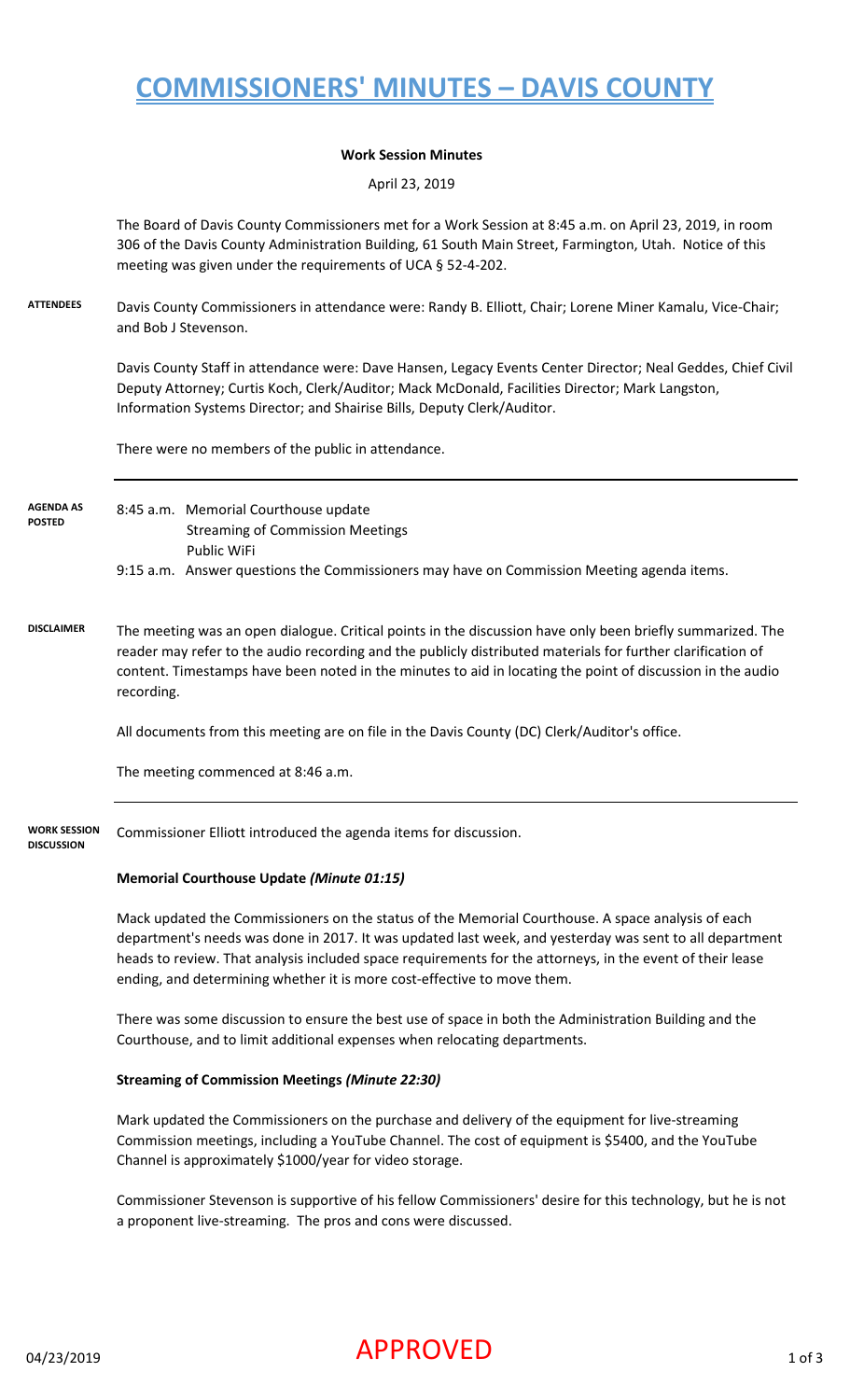# **COMMISSIONERS' MINUTES – DAVIS COUNTY**

#### **Public WiFi** *(Minute29:44)*

An order was submitted two months ago for a UTOPIA line, but the construction permit was being held up in Farmington City. It was approved two days ago, and the lines are now being installed.

*The following items required some discussion to answer the Commissioners' questions prior to being voted on in the Commission Meeting scheduled to follow this Work Session.*

#### **Wildfire Preparedness Plan** *(Minute 32:19)*

Robert Sanders, County Wildfire Preparedness Plan coordinator for Davis County, presented the Davis County Wildfire Preparedness Plan between Davis County and Utah Dept. of Natural Resources, Division of Forestry, Fire, and State Lands.

#### **Michael Manilla** *(Minute 49:23)*

The Commissioners questioned the Indigent Abatement Application for Michael Manilla. His application included a doctor's report from 2014 but did not indicate a permanent disability. This application will be tabled in this morning's Commission Meeting and scheduled for a review hearing.

#### **Abatement Flowchart (***Minute 50:29)*

Curtis explained the flowchart for tax abatements. There is a checklist to meet the hardship qualifications, and those are approved in the Tax Administration office under the direction of the Clerk/Auditor. The Commissioners make any determinations of approval outside the standard approval process and vote on them during Commission Meeting.

*See Attachments A1-A2.*

#### *Rescind an agreement with Centurylink Communications (Minute 55:07)*

Mark explained the contract is being rescinded because it did not include a line for the Attorneys. A new contract will be submitted next week for the Commissioner's approval.

#### **Miscellaneous Discussion** *(Minute 56:55)*

Commissioner Stevenson asked how KISSFLOW, the new Agenda Item Workflow, is working. Some pros and cons were briefly discussed.

**NEXT STEPS** There will be a focus group convened to review the space analysis for the Courthouse.

**MEETING ADJOURNED** The meeting was adjourned at 9:48 a.m.

### $04/23/2019$   $\blacksquare$   $\blacksquare$   $\blacksquare$   $\blacksquare$   $\blacksquare$   $\blacksquare$   $\blacksquare$   $\blacksquare$   $\blacksquare$   $\blacksquare$   $\blacksquare$   $\blacksquare$   $\blacksquare$   $\blacksquare$   $\blacksquare$   $\blacksquare$   $\blacksquare$   $\blacksquare$   $\blacksquare$   $\blacksquare$   $\blacksquare$   $\blacksquare$   $\blacksquare$   $\blacksquare$   $\blacksquare$   $\blacksquare$   $\blacksquare$   $\blacksquare$   $\blacksquare$   $\blacksquare$